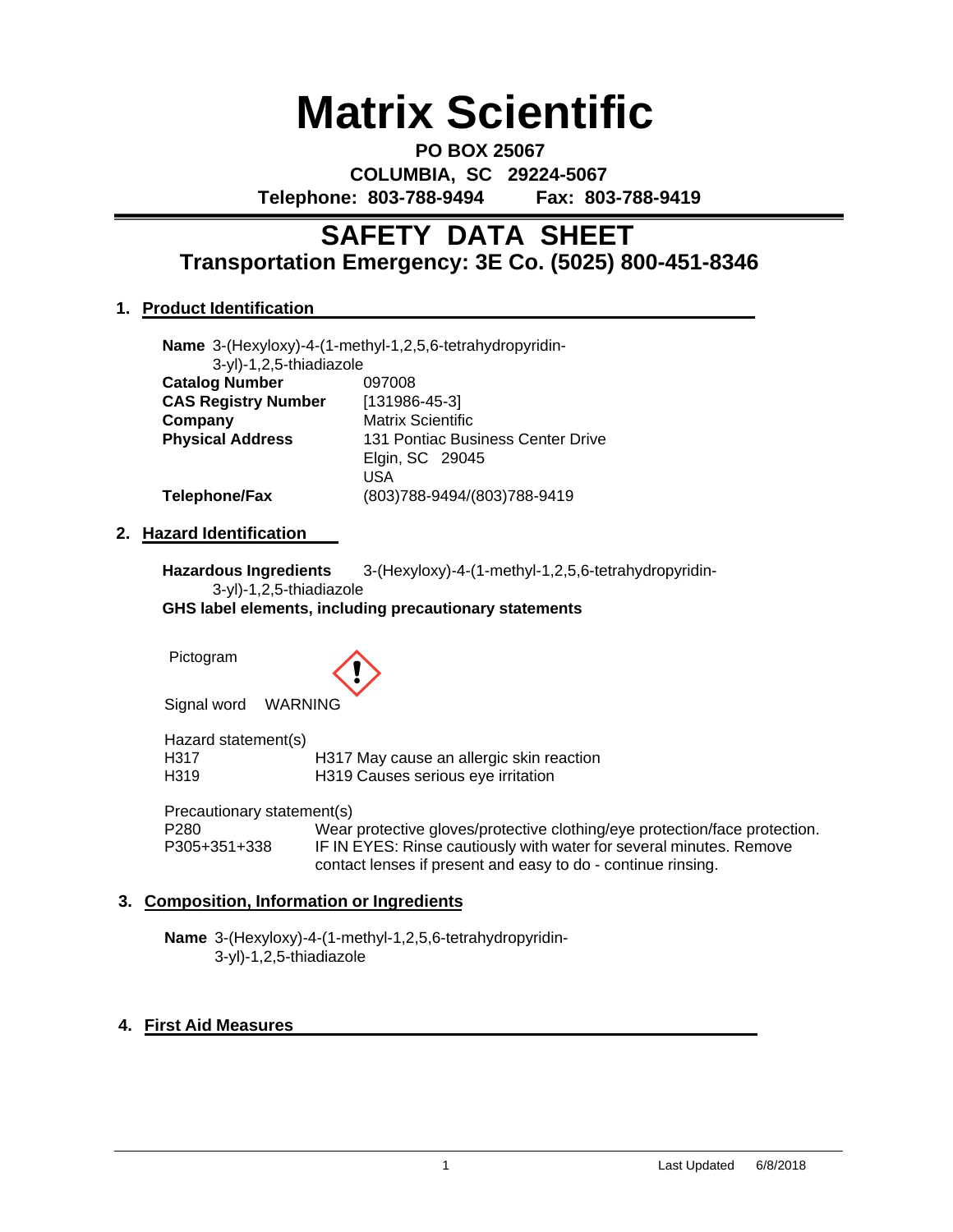| <b>Eye Contact:</b>  | Check for and remove any contact lenses. Immediately flush eyes with<br>clean, running water for at least 15 minutes while keeping eyes open. Cool<br>water may be used. Seek medical attention.                                                                                                                  |
|----------------------|-------------------------------------------------------------------------------------------------------------------------------------------------------------------------------------------------------------------------------------------------------------------------------------------------------------------|
| <b>Skin Contact:</b> | After contact with skin, wash with generous quantities of running water.<br>Gently and thoroughly wash affected area with running water and non-<br>abrasive soap. Cool water may be used. Cover the affected area with<br>emollient. Seek medical attention. Wash any contaminated clothing prior to<br>reusing. |
| Inhalation:          | Remove the victim from the source of exposure to fresh, uncontaminated<br>air. If victim's breathing is difficult, administer oxygen. Seek medical<br>attention.                                                                                                                                                  |
| Ingestion:           | Do NOT induce vomiting. Give water to victim to drink. Seek medical<br>attention.                                                                                                                                                                                                                                 |

### **5. Fire-Fighting Measures**

| <b>Extinguishing media:</b><br><b>Special fire fighting</b> | Carbon dioxide, dry chemical powder, alcohol or polymer foam.                                             |
|-------------------------------------------------------------|-----------------------------------------------------------------------------------------------------------|
| procedures:                                                 | Wear self-contained breathing apparatus and protective clothing to prevent<br>contact with skin and eyes. |
| Unusual fire and<br>explosion hazards/<br>decomposition of  |                                                                                                           |
| product:                                                    | Emits toxic fumes under fire conditions.                                                                  |

#### **6. Accidental Release Measures**

Steps to be taken if material is spilled or otherwise released into the environment - Wear Appropriate respirator, impervious boots and heavy rubber (or otherwise impervious) gloves. Scoop up solid material or absorb liquid material and place into appropriate container. Ventilate area and wash affected spill area after pickup is complete. Wash skin immediately with plenty of water. Place solid or absorbed material into containers and close for disposal.

#### **7. Handling and Storage**

Avoid prolonged exposure. Use caution when handling. Exposure to any chemical should be limited. Do not breath dust or vapor. Have safety shower and eye wash available. Do not get in eyes, on skin or on clothing. Keep container tightly closed. Store in a cool, dry, well-ventilated place. Ensure adequate ventilation during use. Use only in a chemical fume hood. To the best of our knowledge, the health hazards of this product have not been fully investigated. This product is provided solely for the purpose of research and development.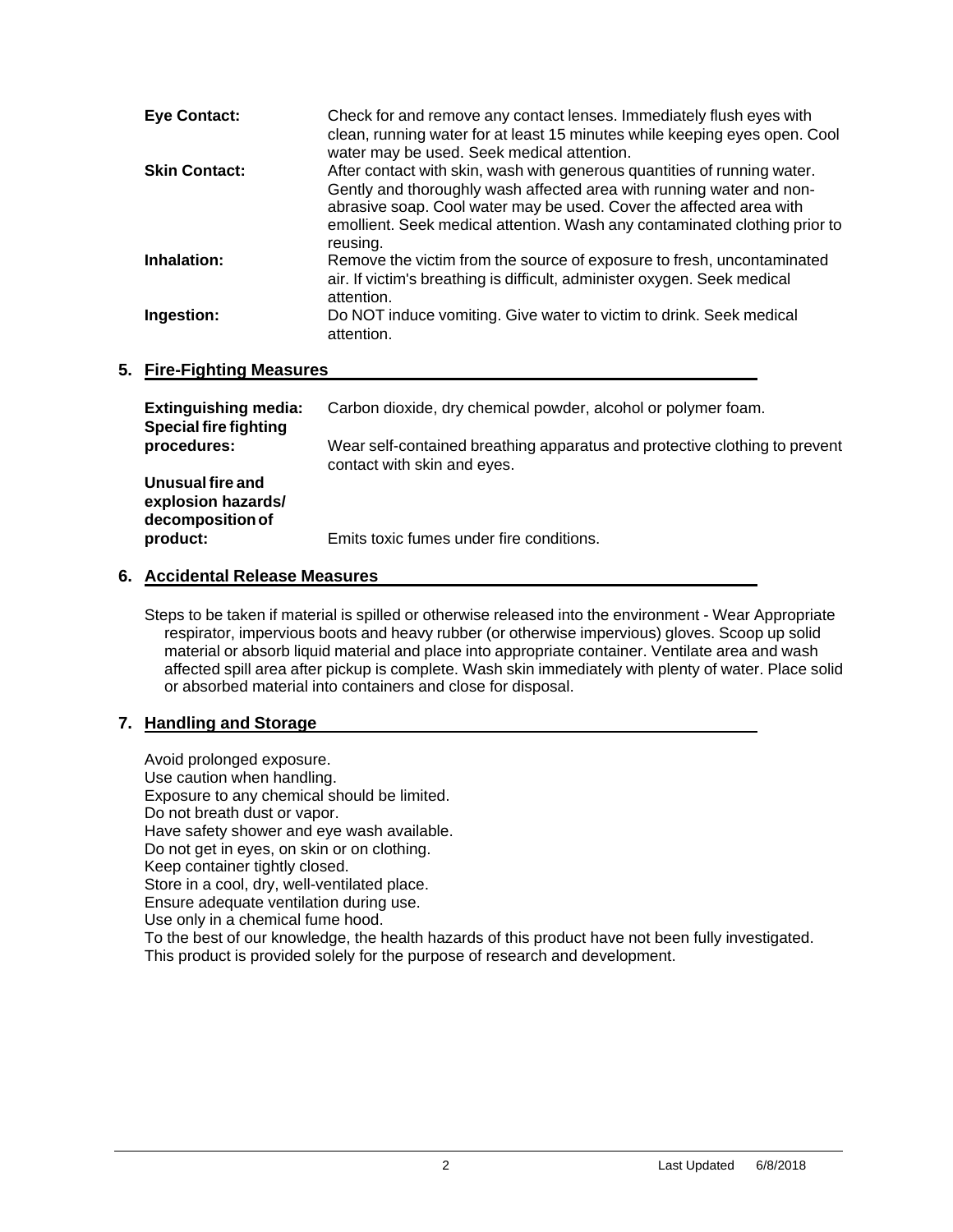# **8. Exposure Controls and Personal Protection**

Wear Protective safety goggles. Wear chemical-resistant gloves. Wear protective clothing and chemical resistant boots. Ensure ventilation during use. After contact with skin, wash immediately.

# **9. Physical and Chemical Properties**

**Appearance:** solid **Molecular Formula:** C14H23N3OS **Molecular Weight:** 281.42

### **10. Stability and Reactivity**

| Incompatibilities: | Strong oxidizing agents              |  |
|--------------------|--------------------------------------|--|
|                    | Strong acids and bases               |  |
|                    | <b>Hazard Decomposition Products</b> |  |
| Carbon             | carbon monoxide                      |  |
|                    | carbon dioxide                       |  |
| <b>Nitrogen</b>    | oxides of nitrogen                   |  |
| <b>Sulfur</b>      | oxides of sulfur                     |  |
|                    |                                      |  |

### **11. Toxicological Information**

#### **Acute effects:**

Irritant May be harmful by ingestion and inhalation. Material is irritating to mucous membranes and upper respiratory tract. To the best of our knowledge, the toxicological properties of this product have not been fully investigated or determined.

#### **12. Ecological Information**

| <b>Mobility:</b>             | Data not known    |
|------------------------------|-------------------|
| <b>Persistence and</b>       |                   |
| degradability:               | No data available |
| <b>Cumulative potential:</b> | No data available |
| Other adverse effects:       | No data available |

#### **13. Disposal Considerations**

Absent other actions demanded by federal or local regulations - Dissolve or mix the material with a combustible solvent and burn in a requlated, chemical incinerator equipped with after burner and scrubber.

Observe all federal, state and local laws.